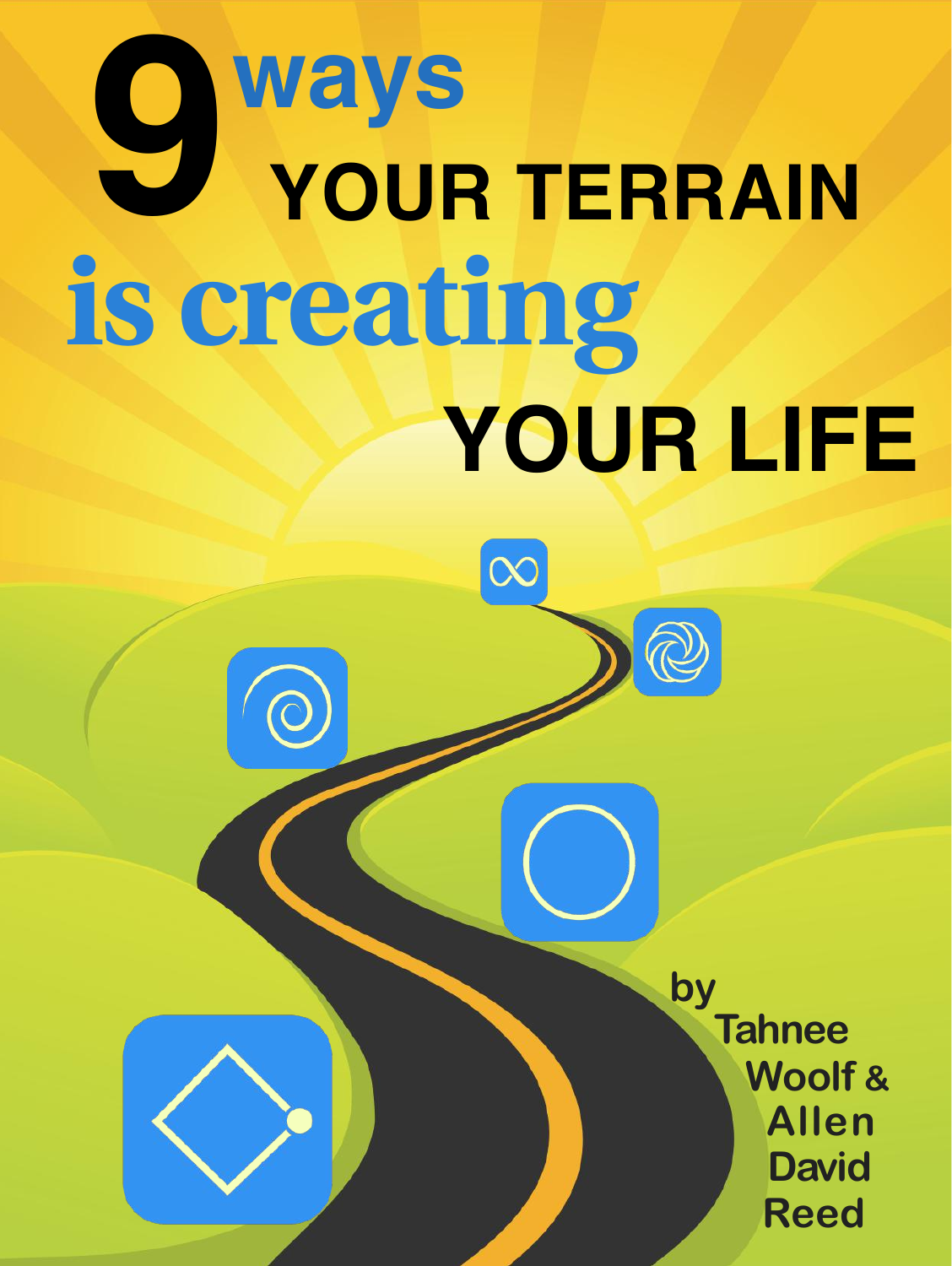#### Copyright © 2017 by Tahnee Woolf and Allen David Reed. All rights reserved Worldwide.

The [www.tenterrains.com/TermsOfUse](http://www.tenterrains.com/TermsOfUse) (TOU) constitutes part of this Fee Report title page and is incorporated herein and made part hereof. No part of this Report may be reproduced by any mechanical, photographic or electronic process, or in the reviews, articles and certain other noncommercial uses permitted by copyright law —without the prior written permission of the Authors, Allen David Reed and Tahnee Woolf. For permission requests, email the publisher, Society For Collective Awakening, at [permissions@tenterrains.com](mailto:permissions@tenterrains.com).

The Authors of this Free Report, Allen David Reed and Tahnee Woolf, and Society for Collective Awakening do not dispense medical, legal, financial, relationship or psychological advice or any other kind of advice, nor do they prescribe the use of any technique as a form of treatment for physical, emotional, or medical problems without the advice of a physician, either directly or indirectly. The intent of the Authors is only to offer information of a general nature and this Report is intended for educational purposes only. The Authors do not assume and hereby disclaim any liability to any party for any loss, damage, or disruption caused by errors or omissions in this Report, whether such errors or omissions result from negligence, accident, or any other cause. In the event you use any of the information in this Report for yourself, which is your right, the Authors assume no responsibility for your actions.

Ten Terrains™, the Ten Terrains of Consciousness™, the Reed-Woolf Ten Terrains Model™, the Terrains Learning Community and Resource Pool™, the Reed-Woolf Terrain Analysis Questionnaire™, the Reed-Woolf Terrain Analysis Quiz™, the Reed-Woolf Terrain Analysis Report™, and the Ten Terrains continuum of icons are trademarks and service marks of the Authors and/or Society for Collective Awakening and is/are protected under U.S. and International laws. Other names appearing herein may be trademarks and service marks of the Authors and/or Society for Collective Awakening or trademarks and service marks of their respective owners.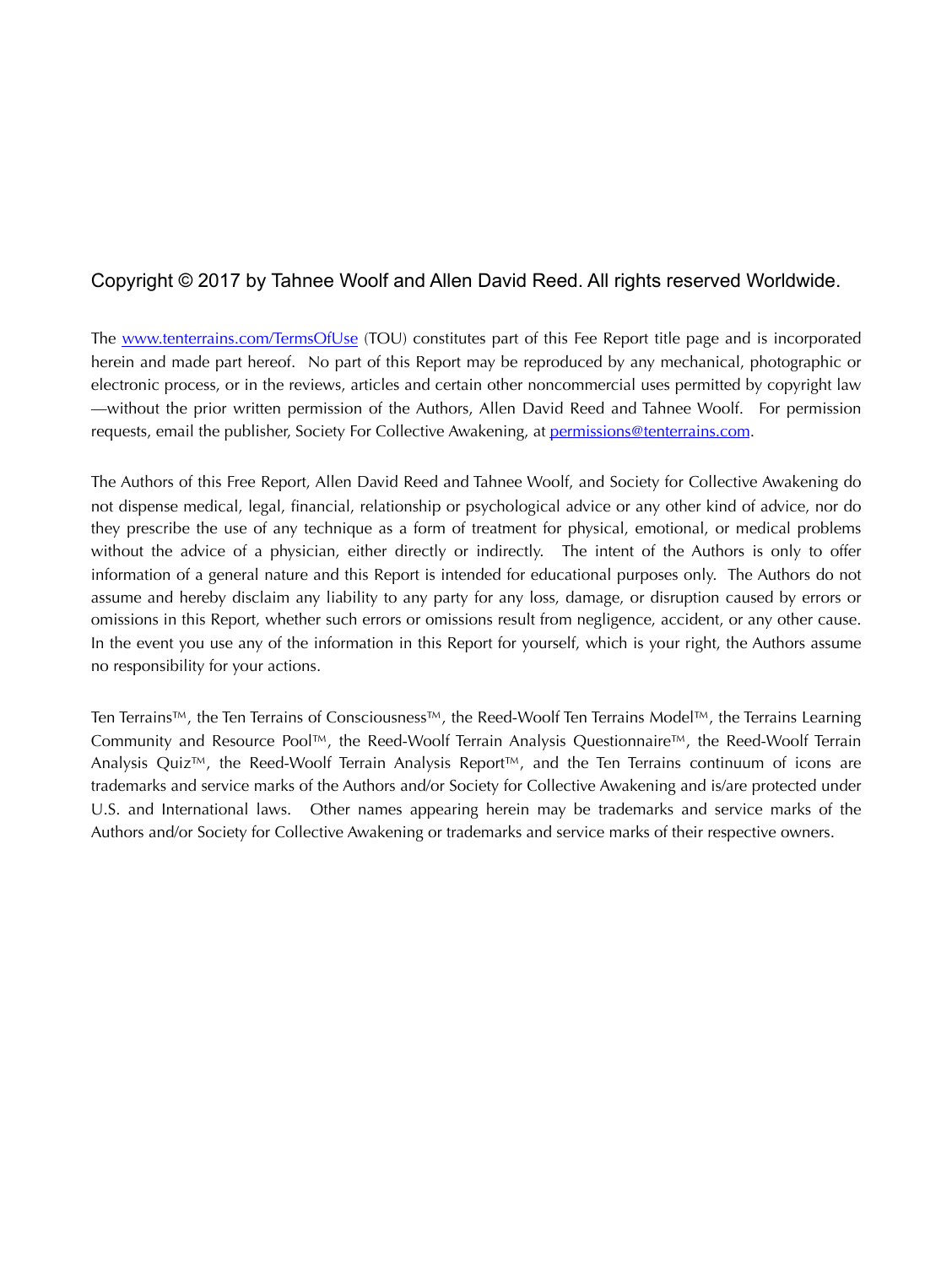# **CONTENTS**

| Discover YOUR Terrain | 11 |
|-----------------------|----|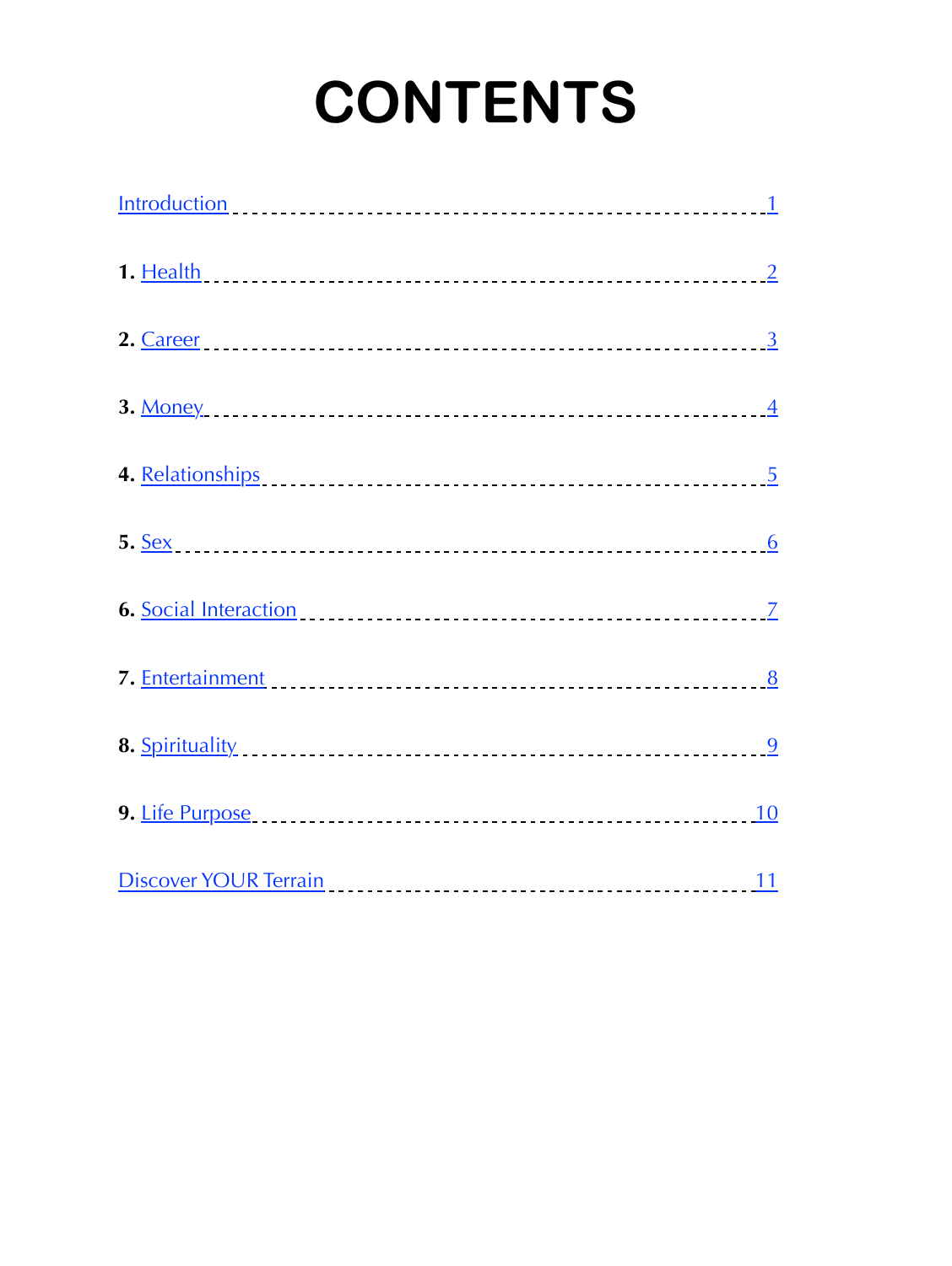# **INTRODUCTION**

<span id="page-3-0"></span>If you want to live a successful life, be happy in your relationships and be at peace in our world, then you need to find out how your Terrain Of Consciousness is affecting every part of your life. This short eBook will help you do that. It contains very exciting new information, so read it closely!

So what is a Terrain Of Consciousness? It is the fundamental way you see the world, your very relationship with reality. It underlies your perceptions, values, beliefs, thoughts, decisions and actions. Just like a geological Terrain creates the setting for a particular kind of plant to grow, your Terrain Of Consciousness creates the particular kind of life that you are living right now.

There are 10 of these Terrains Of Consciousness operating in our world. Each one creates a very different kind of life. Here are the Ten Terrains:



These Ten Terrains are like ten completely different operating systems. They each create very different worldviews, beliefs, choices and behaviors. Therefore, once you find out which one is YOUR Terrain you will discover exactly why your life is playing out the way that it is.

The Ten Terrains are not ten different 'types' of people, rather they are ten different stages of awakening, each with its own unique perspective on reality. The Ten Terrains lie on a continuum of 'awareness', moving from separation to Unity, from disempowerment to Self-responsibility, from control to Surrender, and from fear to Love. While some people may spend their entire life at the same Terrain, others may expand through this continuum during the course of their life. This means your Terrain of Consciousness is not fixed. It can change, as you grow and evolve.

If you do have a 'Terrain Shift' and move from one Terrain to the next, your life will now be shaped and influenced by your new Terrain, and things will start to play our very differently for you in your life than how they were playing our before. This is because your Terrain Of Consciousness is the fundamental operating system that is running your life.

So now let's look at the 9 main ways in which your current Terrain Of Consciousness is creating the life you are living right now.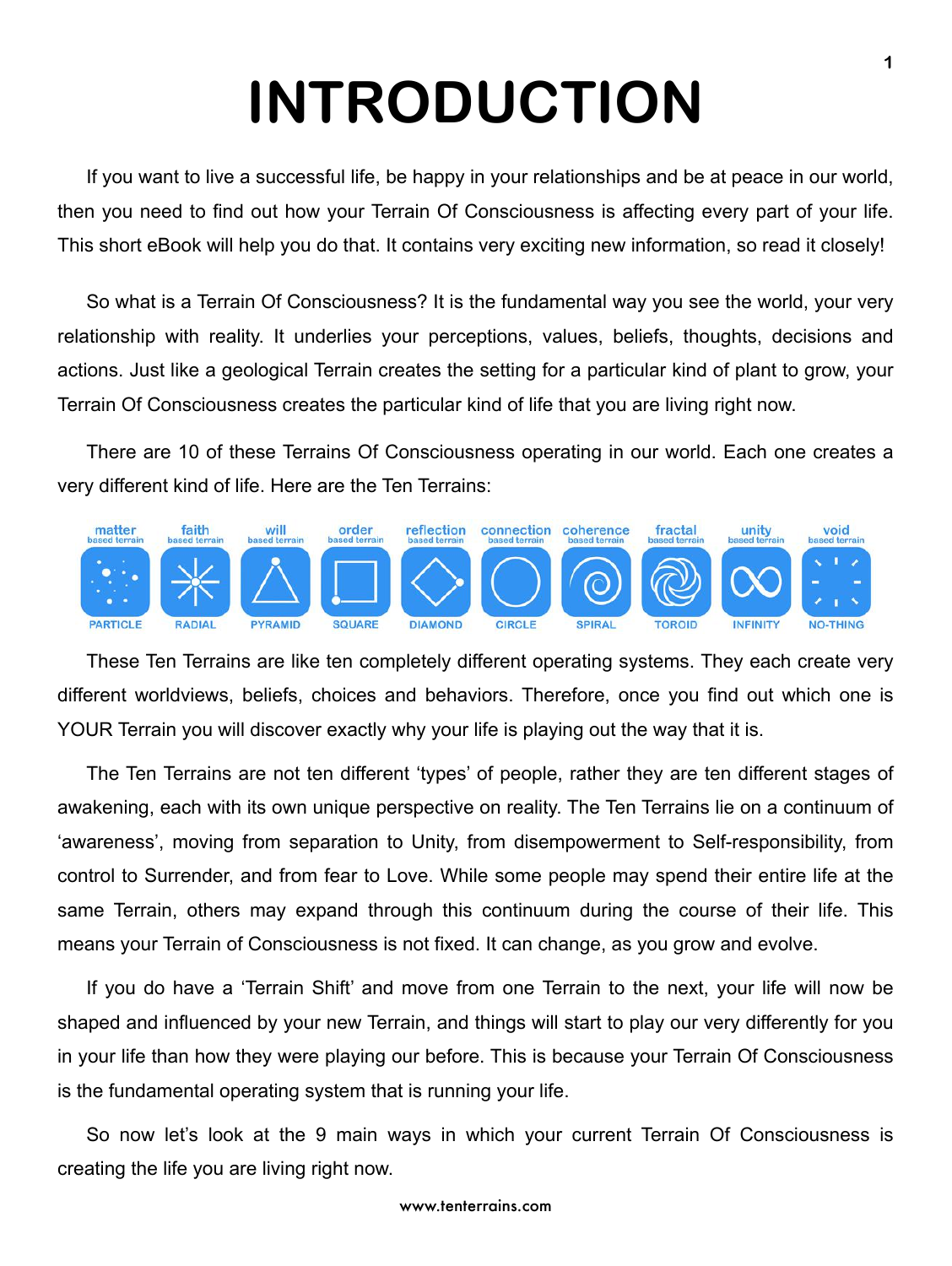### **HEALTH**

<span id="page-4-0"></span>Your Terrain of Consciousness creates your health because the choices you make around food, lifestyle and medical treatment will be very different depending on which Terrain you are at.

For example, people at one Terrain are driven primarily by instant gratification. They live the lifestyle that most gratifies their senses, rather than one that is good for their health. Therefore, they eat rich decadent food even if they are obese and they party hard even if they have liver disease. People at another Terrain seek to fit into to the mainstream culture and feel safest when following authority figures. These people tend to eat foods from the government 'food pyramid' and live a sensible lifestyle according to the current widely accepted guidelines for health.

People at one particular Terrain seek to find their own unique path to maximum growth and success. They will tend to follow the most cutting-edge health protocols, stepping outside mainstream views on diet and lifestyle, to 'hack' their bodies for optimum health. People at a different Terrain seek deep connection with nature, therefore they will choose to eat foods in their most natural state and to live a simple lifestyle close to the Earth. People at yet another Terrain seek to follow the energy of each moment, therefore their eating habits and lifestyle will change continually as their intuition and higher knowing guides them. Thus you can see how dramatically a person's Terrain will affect the way they live and eat.

In addition to impacting your food and lifestyle choices, your Terrain will also affect how you respond in times of illness. For example, let's say you have been diagnosed with cancer. At a certain Terrain, you would follow the advice of your doctor and undertake standard treatments such as chemotherapy without question. At another Terrain, you could not imagine using conventional medicine and you would seek to heal yourself with natural therapies. At a different Terrain, you would say 'to hell with it' and keep living whatever lifestyle most appeals to you. At one of the other Terrains, you would try out innovative new treatments and use the power of positive thinking to heal yourself. At another Terrain, you would seek to shift the deeper cause of the illness using vibrational techniques. At yet another Terrain, you would simply accept what is and be in gratitude for each moment.

You can see by all of this how important it is to do the Ten Terrains Quiz to discover your Terrain, so that you can understand what is driving your food, lifestyle and medical choices and ultimately creating your overall state of health.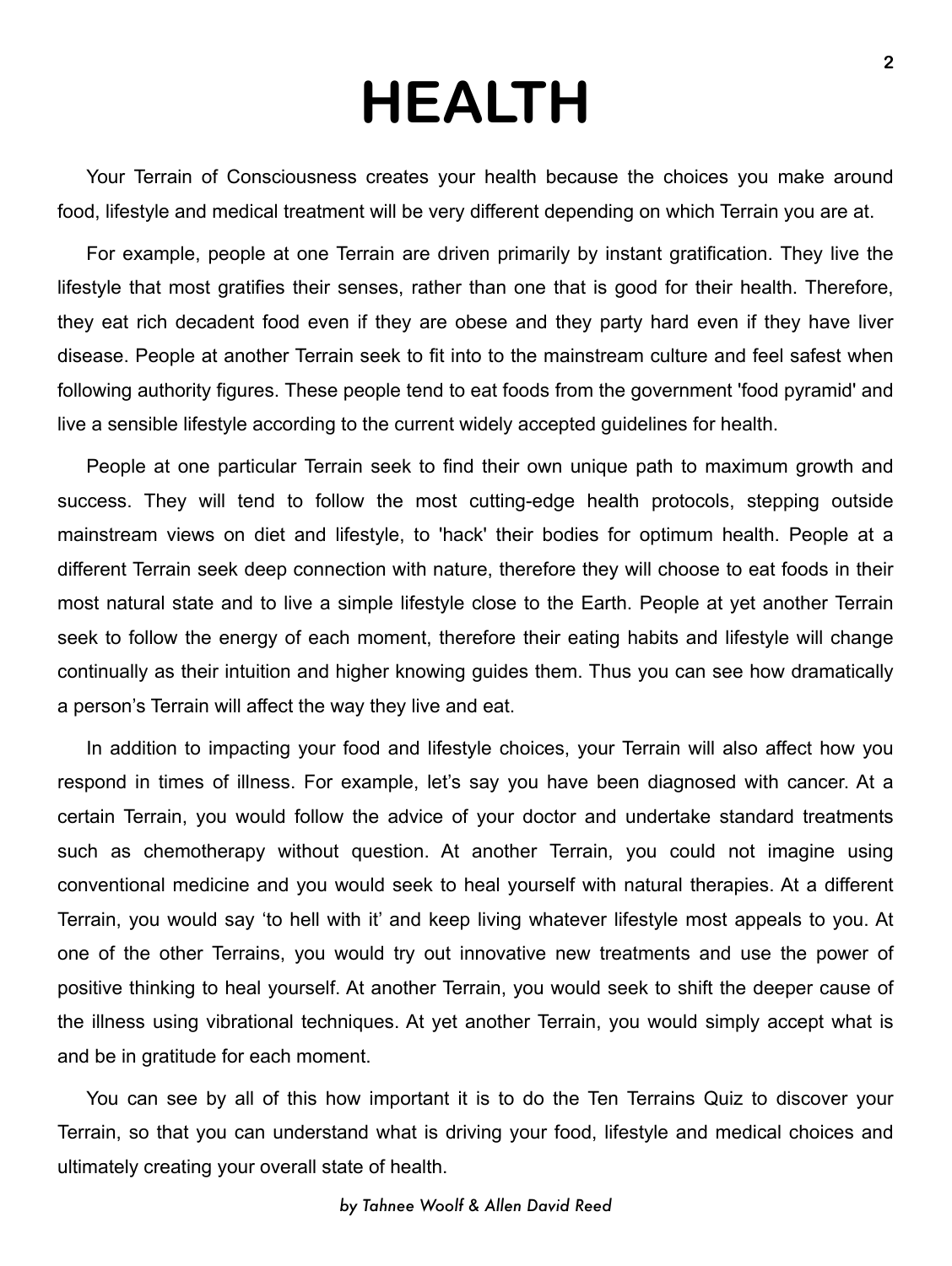### **CAREER**

<span id="page-5-0"></span>The career you have right now is a direct product of the Terrain you are at.

Perhaps you are in a stable, long-term career or are job hunting for financially-secure employment. These are both typical actions for people at one particular Terrain. Perhaps you are an entrepreneur working for yourself, are doing cutting edge creative projects, or are traveling around the world picking up whatever work inspires you. These are all typical actions for people at another Terrain. Perhaps you are working close to the Earth, serving your community or doing bodywork or healing of some kind. These are typical career paths for people at yet another Terrain. Or perhaps your work is very internal spiritual work and you have little interest in getting it out there to other people. This is indicative of an altogether different Terrain. Therefore the work you are currently doing and the career path you are currently on is a reflection of your Terrain Of Consciousness. So the more you understand about your Terrain, the greater clarity you can have about which kind of work is right for you, and the greater understanding you will have about what is currently unfolding in your career.

Furthermore, as we said in the introduction, a person's Terrain is not fixed; it can change as they evolve and grow. If a person shifts from one Terrain to another Terrain, they will often lose interest in the work they were doing as it no longer resonates with them. Once they fully settle into their new Terrain, they will often find themselves drawn to a very different kind of work, or to doing their old work in an entirely new way.

 If you find yourself starting to really question the work you are doing or if you are feeling a strong urge to completely change the direction of your career path, this may be a sign that your Higher Self is currently preparing you for a 'Terrain Shift'. This can be an unsettling time. And if you do go on to experience a Terrain Shift, you may feel quite lost in your career for a while afterwards. This is because you are now in a whole new world and it may take a while for a new career path to show up that resonates with your new Terrain.

When you complete your Ten Terrains Quiz, you will not only learn which Terrain you are at but you will also learn if you have recently arrived into that Terrain, if you are settled comfortably in the pocket of that Terrain, or if you are in fact on the move towards the next Terrain. This is invaluable information to help you understand and plan your life.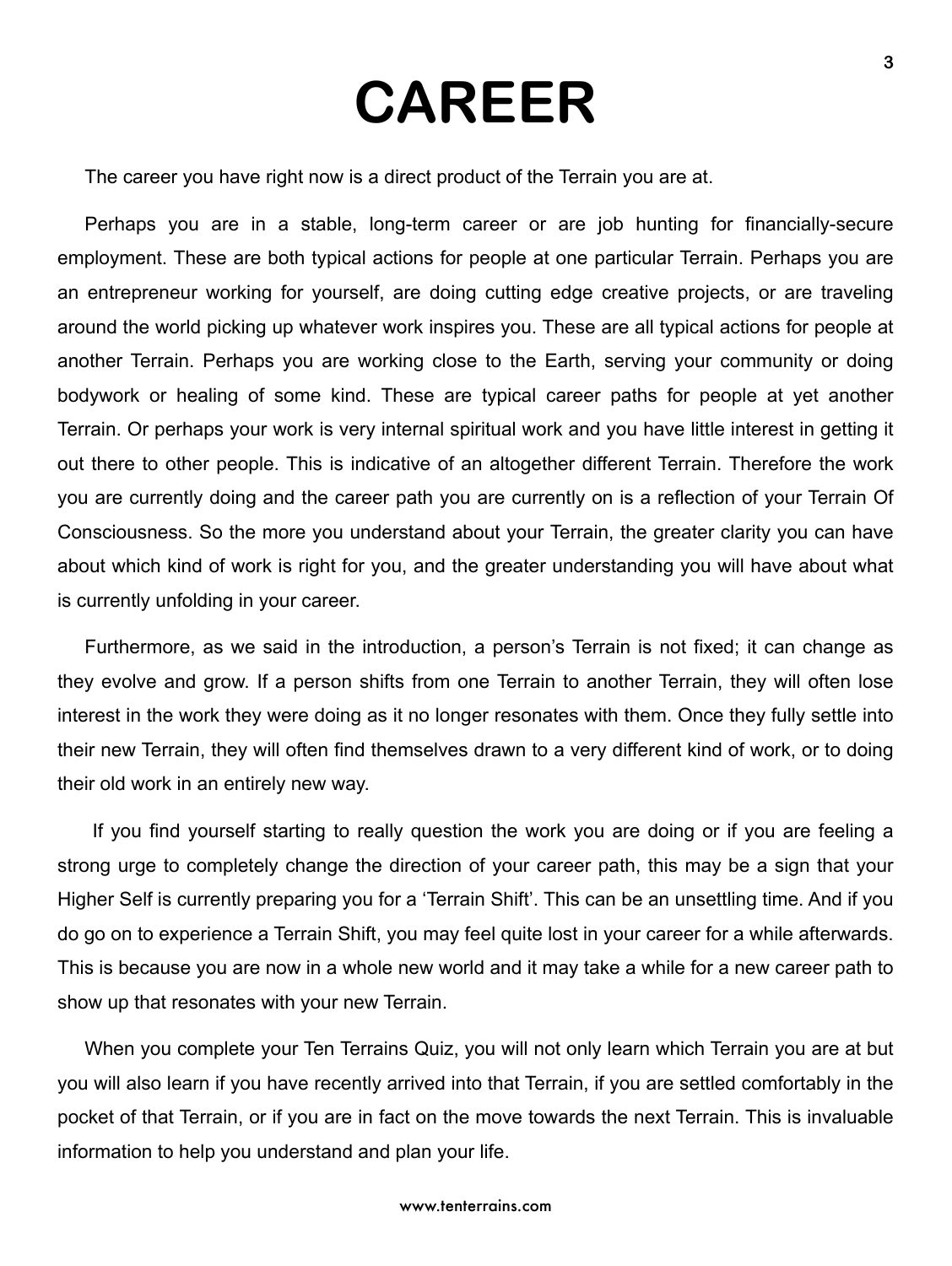<span id="page-6-0"></span>Your Terrain Of Consciousness is also directly creating your relationship with money. Your beliefs about money, your attitude towards money and your behaviors around money will be completely different depending on which Terrain you are at.

For example, there is one Terrain that creates a deep need for financial security, while there is another Terrain that creates a powerful drive for financial independence. There is one Terrain that pushes a person to accumulate as much money as they can at all costs, and they will exploit or destroy others to achieve that. There is a different Terrain that motivates a person to collaborate with others so that everyone in the community is fed and thriving. There is one Terrain that causes people to see money as an energy exchange, and yet another Terrain that causes people to see money as something that will always turn up when one is in Service to Life. Therefore, your entire core relationship with money is informed and shaped by your Terrain Of Consciousness.

Furthermore, the strategies you need to employ to have the level of wealth you desire will depend entirely on your Terrain. For example, if you employ a Square method of wealth-creation but you are at Diamond, your entire being will be out of alignment with your goal and it will not work. If you are at Spiral and you try to use Diamond sales techniques to get customers, you are likely to run into obstacles. If you are at Circle and you try to take a Toroid approach to building your business, that will not work for you. Thus it is important to discover your Terrain so that you can employ an approach that will be successful for you.

In addition, many of the deep beliefs you have about money have been directly formed by the 'Prevailing Terrain' in which you grew up; that of your family, school, neighborhood and culture. For example, perhaps deep down you believe that "you need to work hard for your money" or "a penny saved is a penny earned" or "another day another dollar". These beliefs are all indicative of a person raised in a particular Terrain.

So you can see that your entire relationship with money is created by the interplay between (a) your current Terrain of Consciousness and the beliefs and conditioning you were given by (b) the Prevailing Terrain in which you were raised. Therefore, if you want to understand why you are in the financial situation you are in, it is crucial for you to learn about these two Terrains that are having the greatest impact on your life.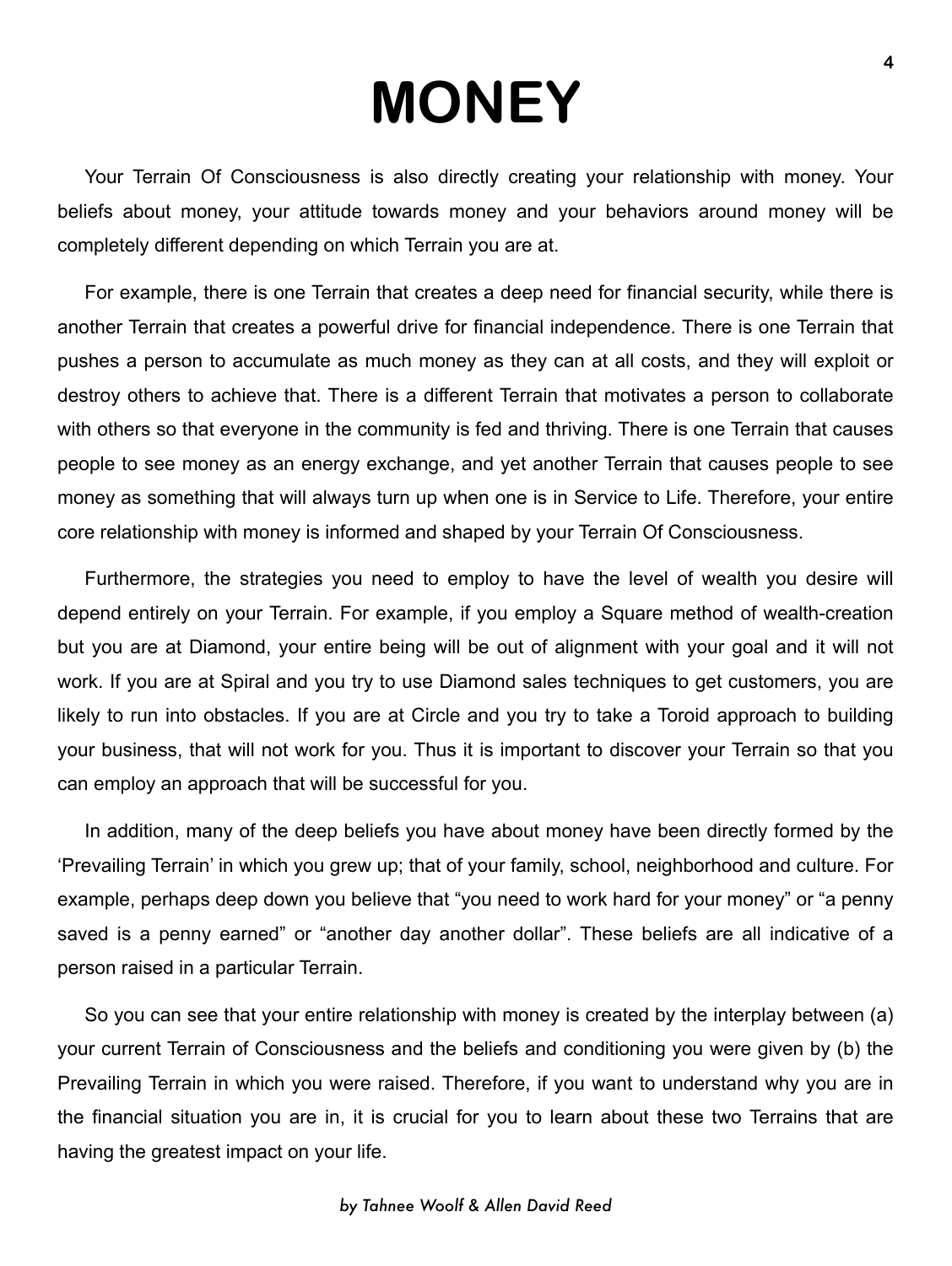## **RELATIONSHIPS**

<span id="page-7-0"></span>Your relationships are highly influenced by Terrain, both by your own Terrain and by the Terrains of the people in your life.

For example, you may be blessed to have people in your life who see the world very similarly to you, who really get you and who are truly 'kindred spirits'. If so, it is likely that these people are at the same Terrain Of Consciousness as you. Yet, you may have people in your life who do not understand you at all, who see the world completely differently to you, who question your choices in life, who argue with you, or who think you are weird. It is likely that these people are at a different Terrain Of Consciousness to you. You could be sitting in the same room with these people and yet it is as if you are in parallel universes, that is how differently they see the world to you.

If you have close people in your life who are at a different Terrain to you—such as your spouse, family members, friends or colleagues—finding out *their* Terrain will give you a great tool to help avoid misunderstandings, miscommunications and arguments. Instead of being frustrated by how they see the world, you will be able to finally understand them and accept them as they are without seeking to change them. Understanding their core fears and drivers, you will be able to speak with them in a way that they can hear, so they will come to understand and accept you as you are. This will make these key relationships in your life much easier and much more harmonious.

The more you learn about the Ten Terrains, the better your relationships will become. Once you come to really understand your own Terrain, you will start to be able to recognize when you meet people who are at the same Terrain as you are at. You can choose to deepen your friendships with these people, to partner with them and to create projects with them. Once you come to really understand the other nine Terrains, you will also be able to recognize when you meet people who are at a different Terrain to you. You will be able to better understand their motivations, their fears and why it is they are seeing life so differently to you. This will enable you to have greater compassion for them, more patience with them and much better communication with them.

Therefore you can see how important it is not only to discover your own Terrain, but also to discover the Terrains of the key people in your life. We encourage you to get your family members, spouse/partner, close friends and colleagues to do the Ten Terrains Quiz and to let them know your Terrain too, so that you can all start to understand each other much more deeply.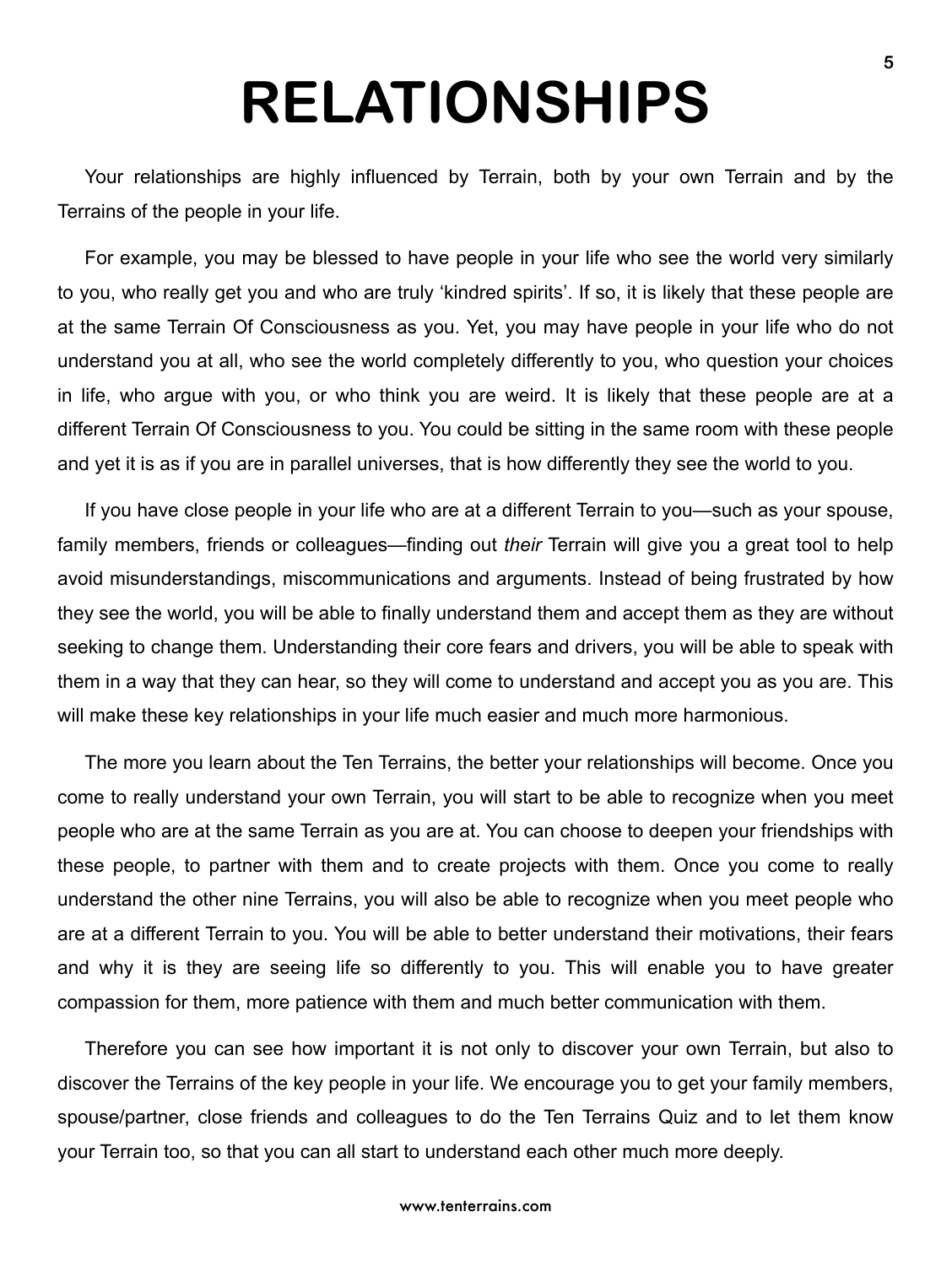### **SEX**

<span id="page-8-0"></span>Our sexuality is also profoundly influenced by our Terrain. For example, at one particular Terrain, sexuality is informed by institutional structures such as marriage and male/female roles. At another Terrain, sexuality is an exploration of identity, orientation and unique personal expression. At a different Terrain, sexuality is ruled by lust and power. At one of the other Terrains, sexuality is a sacred space for deep connection and honoring of the body. At another Terrain, sexuality is completely governed by religious teachings and dogma. At a different Terrain, sexuality is about an inner connection with the Divine. And at yet another Terrain, sexuality is about the flow of energy. Therefore, the core way you approach sex will be deeply influenced by which Terrain you are at.

Because of this, if you are engaging in sexual activities with a person at a different Terrain from you, this can be the cause of much misunderstanding and many difficulties, unless you come to understand the other person's Terrain and learn how to interact with it in a compassionate and loving way. And if you are engaging in sexual activities with a person at the same Terrain as you, then the dynamic created between you will depend greatly on which Terrain you are both at.

Yet because sex is such a highly charged area, sexual interaction is far more complicated than simply the Terrains of the two people involved. We have all received programming in the area of sexuality from the collective shadow and wounding of the human race, from religion, from the Prevailing Terrain in your country and the Prevailing Terrain in your childhood family upbringing. These are all powerful influences on your sexuality. Thus there can often be hidden drivers operating in your sex life that are in direct contradiction to your current Terrain of Consciousness.

How far you delve into deprogramming these influences will depend on which Terrain you are at right now. There are some Terrains where people are able to go deeply into the morass of subconscious sexual drivers, beliefs, woundings and conditionings and fully clear them. There are other Terrains where such investigation is not possible and therefore people are more at the mercy of their societal, ancestral and cultural sexual influences.

Therefore the more you learn about your own Terrain Of Consciousess, the Terrain of your partner, the Prevailing Terrain in your country and the Prevailing Terrain in your childhood upbringing, the better understanding you will have of what is playing out right now in your sex life, and the more joy, peace and happiness it will bring you.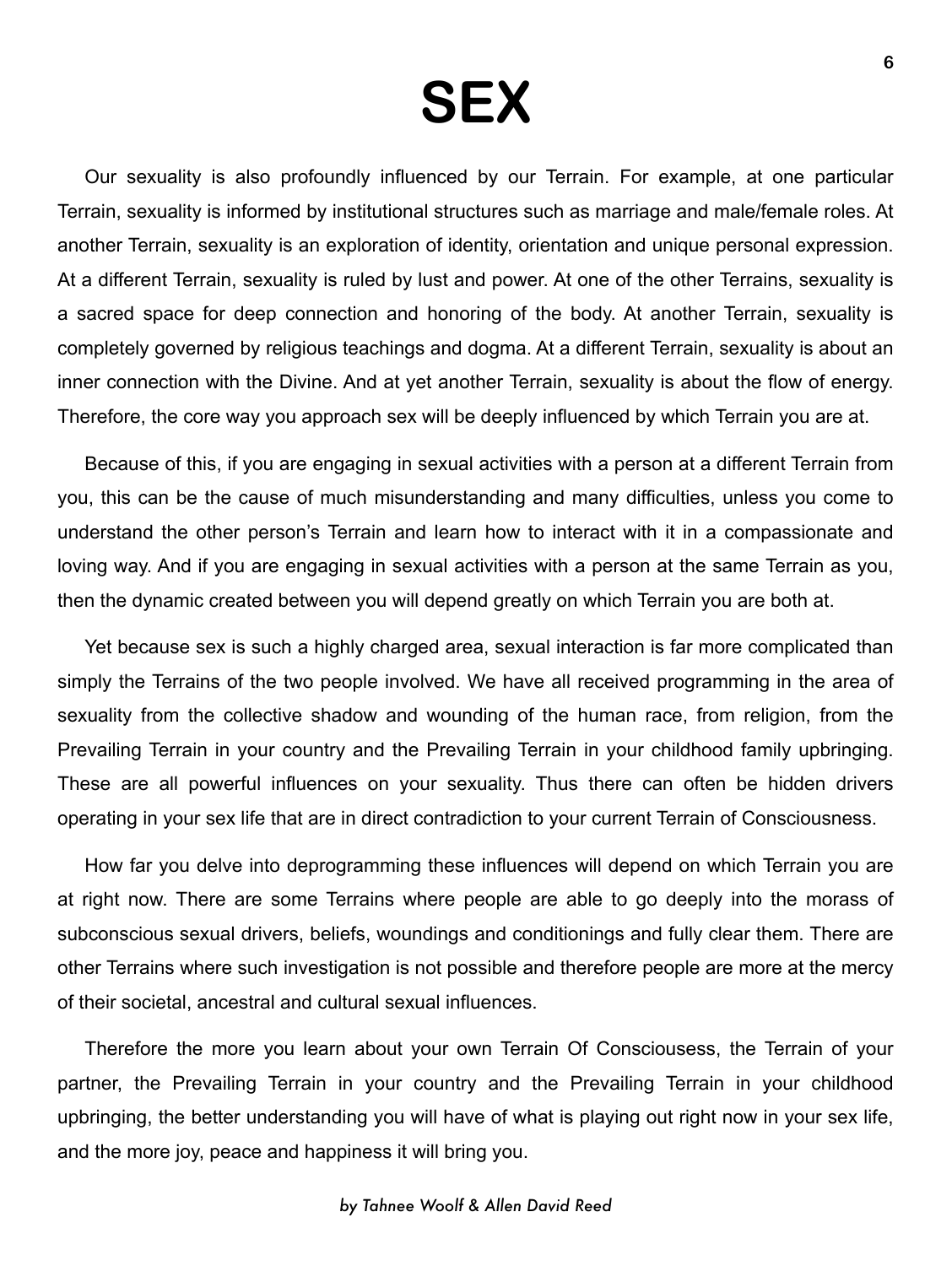# <span id="page-9-0"></span>**SOCIAL INTERACTION**

Your Terrain creates your social life too and the kinds of interactions you have.

For example, there is one Terrain where fitting in is very important, and therefore people seek to conform to social norms and can be very influenced by what their neighbors, family members and peers think. Social interactions at this Terrain are often governed by rules, traditions and social expectations. There is another Terrain where defining your own original identity—in opposition to these rules and traditions—is very important. People at this Terrain tend to be highly individualistic and will only gravitate towards other people who share a similar outside-the-box mindset to them, as that validates the identity they have chosen for themselves. Social interaction can take many interesting and unique forms at this Terrain, contributing to the 'counter-culture' elements of our society.

There is one particular Terrain where power is very important and therefore there are often pecking orders in social groups, such as in gangs and families. Social interactions at this Terrain can depend very much on who one is allied with and how much power they have over others. There is a different Terrain where heart-connection and collaboration is of utmost importance. People at this Terrain tend to seek others who can allow themselves to be emotionally vulnerable and who can go deep with their own feelings. Social interactions at this Terrain often take place within community gatherings where everyone is given a space to share and to be held by the group. There is another Terrain at which inner work is a person's highest priority and therefore people at this Terrain can often be very solitary. They do not need others to validate them or to reflect their identity back to them. Such people are often more connected to things beyond the 3D realm than to the people around them. There is yet another Terrain where non-attachment is the primary focus, and these people tend to go through life as a witness, without ever really getting too involved in social dynamics.

So you can see that the degree to which you need other people in your life, the way you interact with them and the kinds of people you are drawn to are all highly influenced by your Terrain Of Consciousness. Knowing not only your own Terrain but also the Terrains of the people you spend the most time with is very useful so that you can understand why they may have very different social needs to yours and very different ways of interacting with people.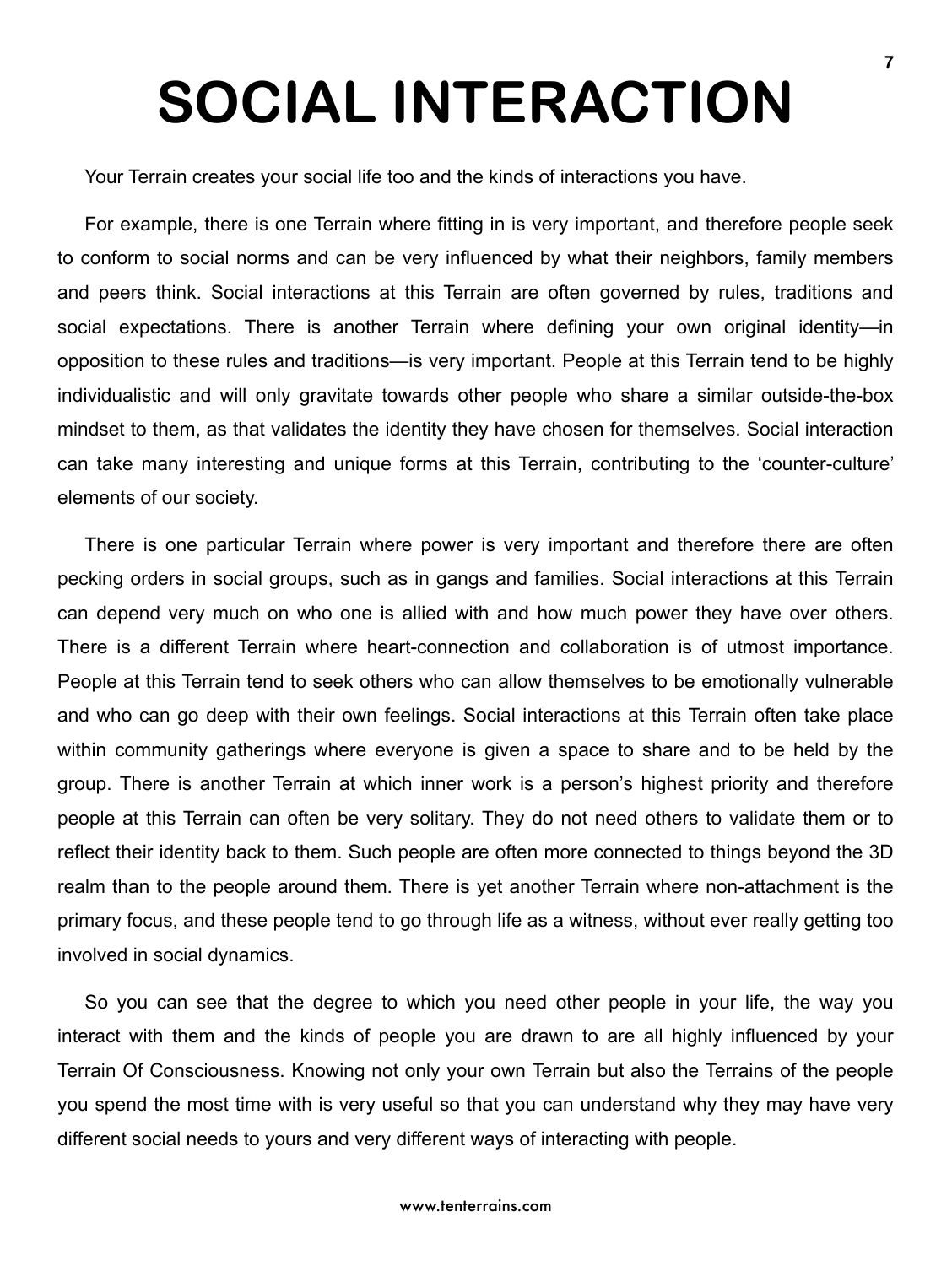# **ENTERTAINMENT**

<span id="page-10-0"></span>The way you choose to entertain yourself is very different at each Terrain too. For example, people at one particular Terrain are driven by the gratification of the ego, therefore they will be drawn to activities that raise dopamine levels and give them a feeling of power and exhilaration, such as gambling, drugs, extreme sports, pornography and violent video games. People at a different Terrain are driven by a sense of connectedness with the Web Of Life, therefore they will be drawn to activities where they are close to nature, connected to their body and in heartconnection with other people, such as community gardening, group dance processes, tantra, sharing circles, subtle body-based activities, gatherings of their tribe and sacred ceremonies.

People at one specific Terrain are motivated by the drive for individual expansion, selfexpression and uniqueness, and these people will be drawn to activities such as cutting-edge art and culture, innovation, new ideas, entrepreneurialism, blogging, cultural radicalism, political protest, edgy fashion, personal development, consciousness, yoga and meditation. People at another Terrain are driven by the desire to fit in with the consensus reality, therefore they will be drawn to mainstream activities such as popular music, major sporting events, popular restaurants, museums and galleries, popular television shows, 'water-cooler' moments, and the evening news. People at yet another Terrain are driven by internal coherence and energetic alignment and as a result of this they are drawn to whichever activities resonate with them in the moment.

Even taking a simple example such as movies, people's tastes will be entirely shaped by their Terrain. At one Terrain a person will be excited by clever, edgy storylines, by innovative filmmaking techniques and by movies that are seeking to change the world. At one of the other Terrains a person will be feeding off the high of watching sex, violence and power struggles. At another Terrain a person will want to see the most popular movies and those that have won an Oscar or received critical acclaim. At a different Terrain, a person will only seek to watch movies that are Heart-centered and emotionally authentic. At yet another Terrain a person will be very sensitive to the energy in each movie and will only want to watch ones that are energetically aligned with them in that moment. So you can see that your entertainment choices are greatly shaped and influenced by your Terrain.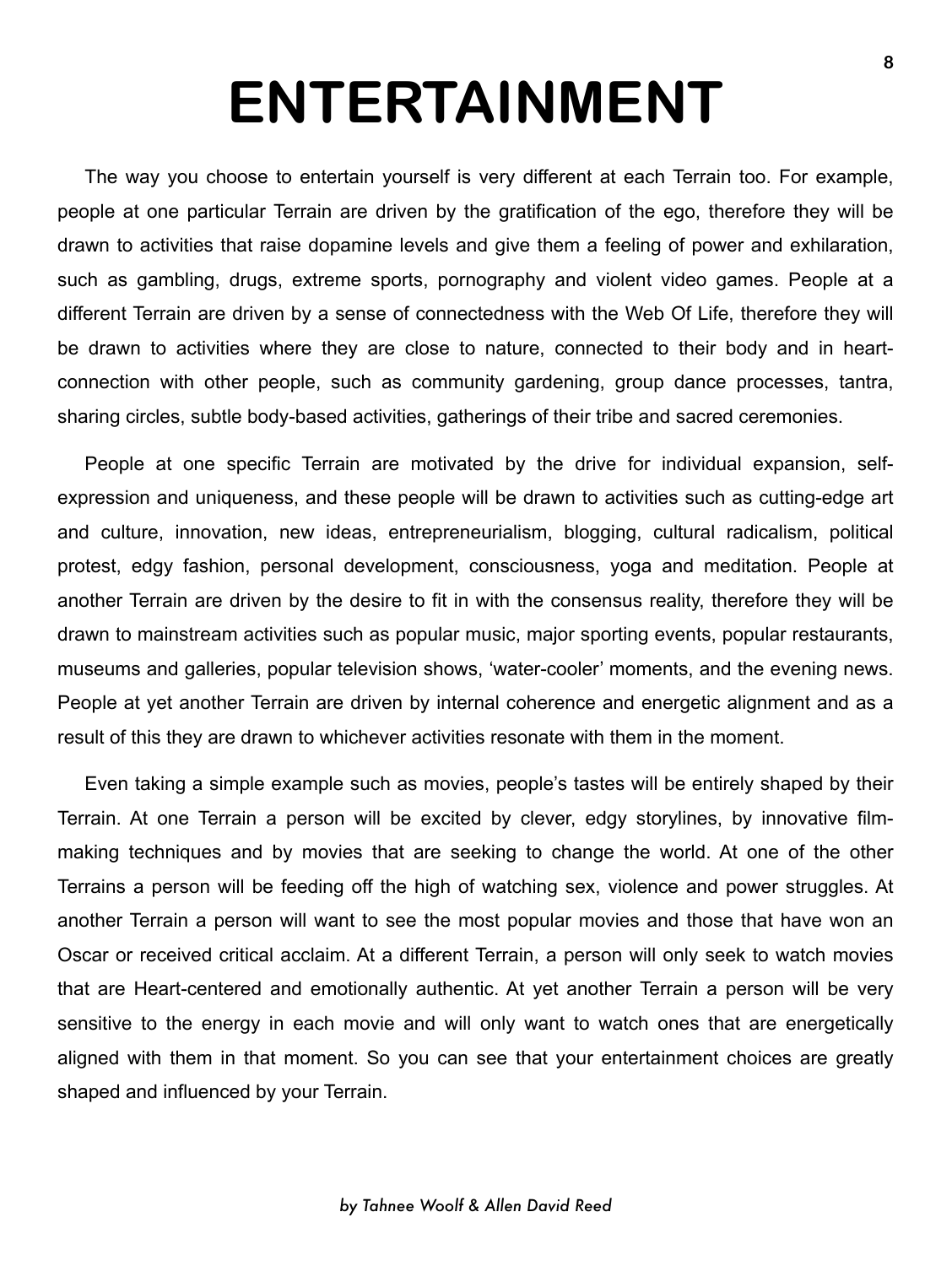### **SPIRITUALITY**

<span id="page-11-0"></span>Your spirituality and relationship with God are also deeply affected by your Terrain Of Consciousness.

For example, there is one Terrain at which people are very fundamentalist and devoted to their religious beliefs, to the extent that they will fight—even go to war—with anyone who disagrees with these beliefs. People at this Terrain genuinely believe that their almighty God has the power to either smite them down or save them, and they will therefore do anything they can to stay in their God's good graces. There is another Terrain at which people feel the complete opposite. They believe in free will and the supremacy of man, and they think that religion is for fools.

There is one particular Terrain at which people are religious only to the extent that the culture around them is religious. They will adopt the prevailing beliefs of their family and community. Therefore, if such people grow up in a church-going environment it will likely be important to them to attend church. If such people grow up in a modern atheist environment, they will likely pay little attention to religion. There is another Terrain at which people are in reaction to the culture around them and prefer to decide for themselves how they feel about religion, rather than taking on beliefs handed to them by their parents or school teachers. For example, if they were raised by a highly religious family, they may become an atheist or agnostic. If they were raised by a mainstream church-going family they may choose to follow an alternative 'new age' spiritual path. If they were raised by a very secular family, they may become highly spiritual and devotional.

There is a different Terrain at which spirituality is very much about a sacred connection with nature and the Web Of Life. People at this Terrain tend to express their spirituality in pagan or shamanic ways, and their spirituality is very grounded and embodied. There is another Terrain at which spirituality is a multidimensional experience, extending to connection with unseen spirit beings, energies, inter-dimensional forces and the non-physical parts of one's own Self. And there also is a Terrain where God is no longer something separate from you but it *is* you. These people are one with everything in a truly embodied way and are living examples of unconditional love.

Therefore the particular way you approach religion and spirituality and the relationship you have with 'God' is a direct product of your Terrain Of Consciousness.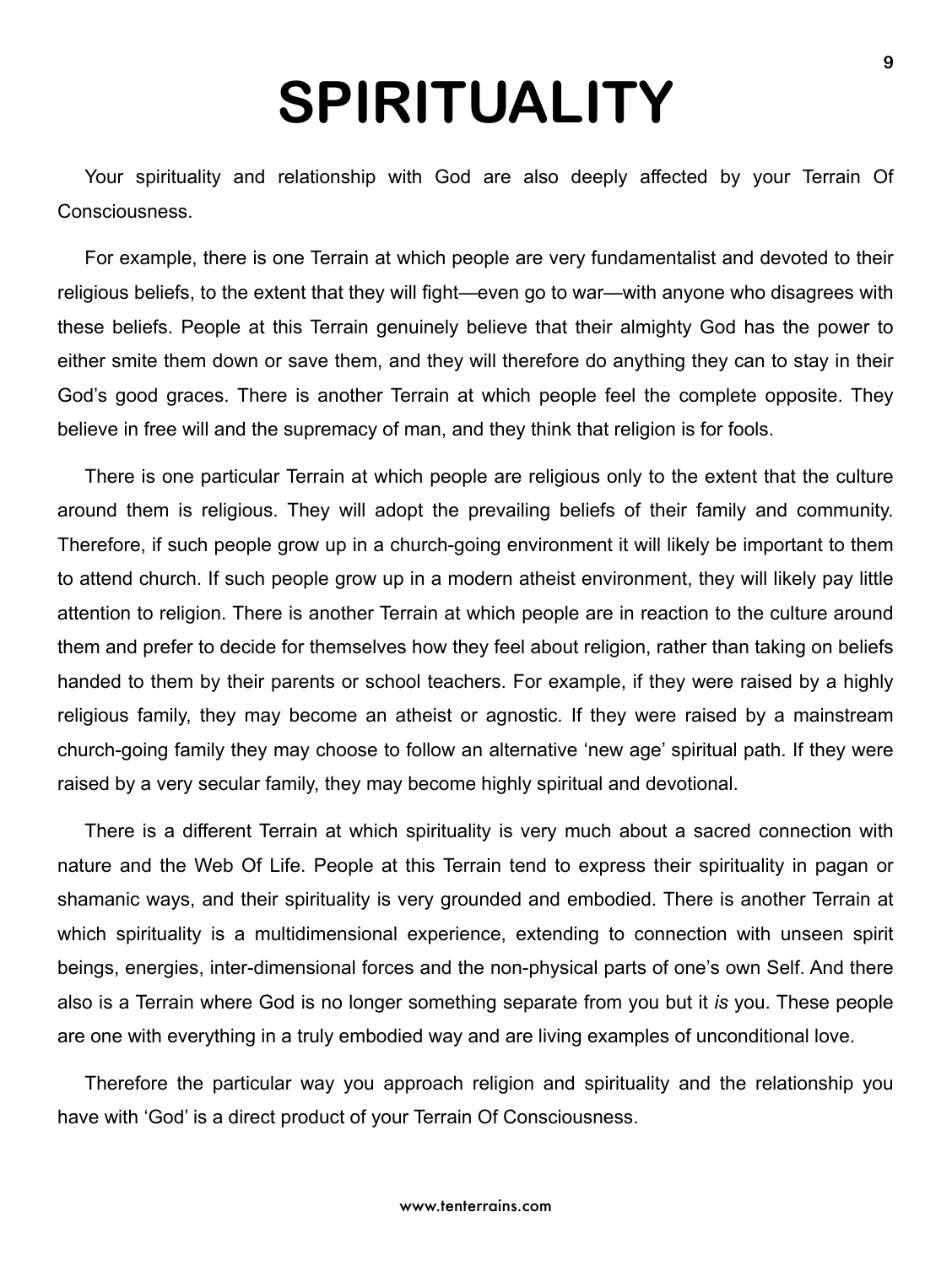# **LIFE PURPOSE**

<span id="page-12-0"></span>There is also a strong connection between your Terrain Of Consciousness and your specific purpose in this lifetime. This connection plays out in a few different ways.

Firstly, your relationship to your life purpose will be different at each Terrain. For example, there is one Terrain at which people have no interest in their life purpose because they are focused on playing the role that society needs them to play for the collective good of all. In contrast, there is a Terrain at which people are very focused on finding their life purpose, because they are trying to carve out their own unique identity in the world. They really want to find out what they are here to do with their life. There is another Terrain at which people are focused on their life purpose, but for them this means finding their unique energetic signature rather than any active 'doing' in the world. There is one Terrain at which a person is focused on what they perceive as 'God's plan' for them rather than on choosing their own life purpose. And there is a completely different Terrain at which people are just following their feelings moment to moment without thinking much about their life purpose at all!

Secondly, your life purpose actually influences your Terrain. You are at the Terrain you are at right now because your life purpose requires you to be there for the work you are here to carry out. You may stay at this Terrain for many years, because your major contribution to the world requires you to be very deeply grounded in this Terrain. Or you may be passing through your current Terrain quite quickly en route to the next Terrain, because your life purpose requires you to learn something at several Terrains in order to be able to carry out your life work. Because everyone's life purpose is different, their journey through the Continuum Of Terrains is also very different.

Finally, each Terrain also has a collective purpose that it carries out for all of Humanity. For example, people at one Terrain are here to keep the Field of humanity stable. People at another Terrain are here to change the world. People at another Terrain are here to spread Love. People at another Terrain are here to radiate their own specific energetic frequency. People at another Terrain are here to bring through the timeless Truths. People at yet another Terrain are here to bear witness. So while you are at your current Terrain, not only are you either carrying out your unique personal life purpose or being prepared to carry it out in the future, but you are also fulfilling a very specific purpose for the entire collective Field of humanity. By discovering which Terrain you are at, you will find out which collective purpose you are currently fulfilling.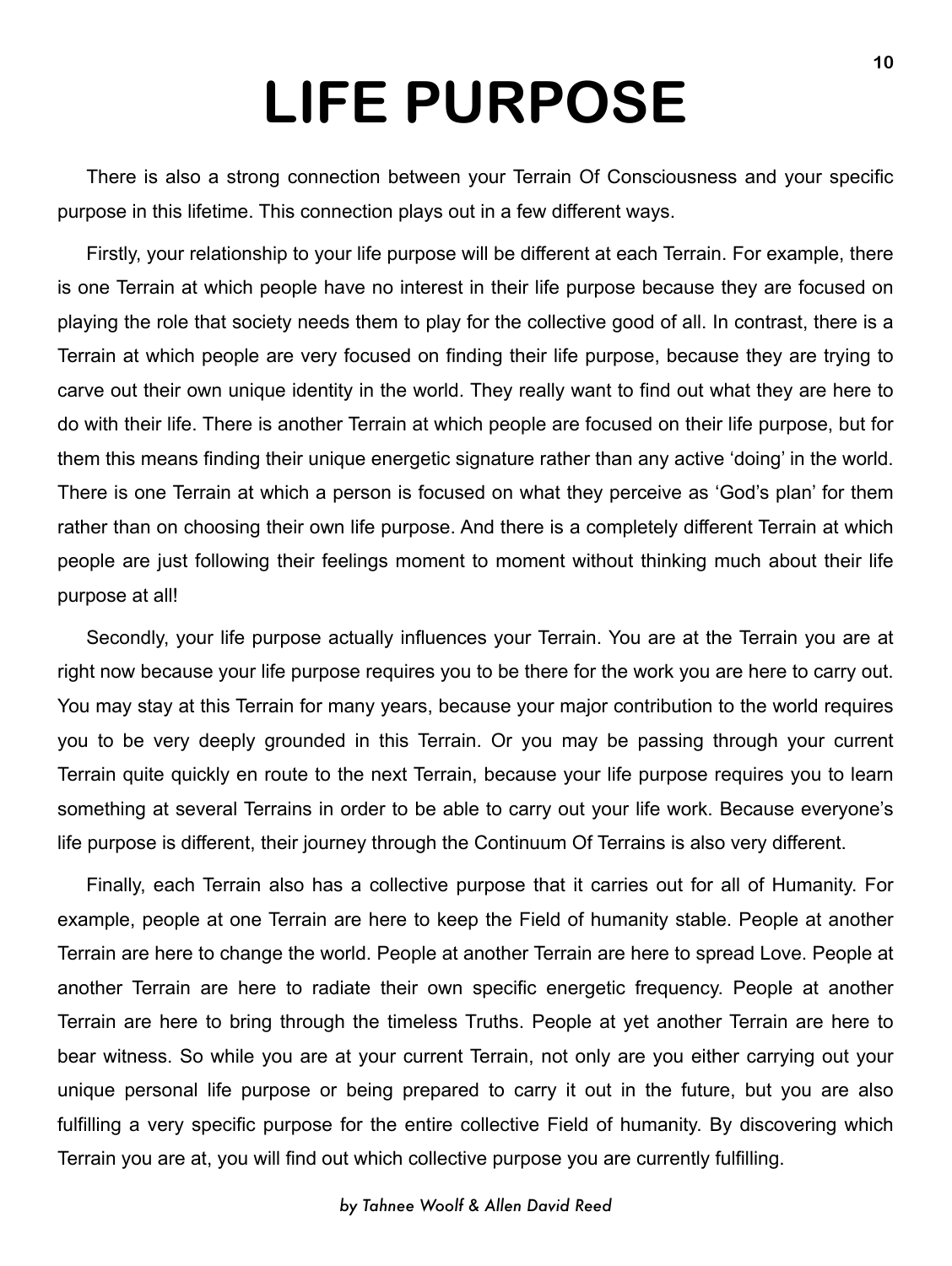# <span id="page-13-0"></span>**DISCOVER YOUR TERRAIN**

As you have learned from this eBook, your life is being greatly influenced by your Terrain Of Consciousness in many fundamental ways. Indeed, your entire reality is being *created* by your Terrain. Therefore finding out your Terrain will explain so many things about your life! You will finally understand why you're living the life you're living, why you're facing the challenges you're facing, why you're making the choices you're making and why you're drawn to the things you're drawn to. You will realise why you get along with some people, not others. You will discover where you're at on your evolutionary spiritual journey right now and where you will be heading next.

#### **So How Can You Discover Your Terrain?**

Pinpointing your precise Terrain Of Consciousness is an exciting journey of learning and selfinquiry. The more you learn about the Ten Terrains Model, the more accurately you will be able to see your own Terrain. To begin this journey of self-discovery, the first step is to complete the short '[Reed-Woolf Terrain Analysis Quiz'](http://www.tenterrains.com/discover-your-terrain.html). Over four years of development and rigorous testing have gone into this questionnaire. It can give you an indication of both your current Terrain Of Consciousness *and* whether you are settled at your Terrain or moving towards the next Terrain. Doing the Quiz is itself a fascinating experience and you will learn much about yourself while answering the profound questions it presents you with.



When you receive your Terrain result you will have the option to receive a 30-40 page 'Terrain Analysis Report'. Your Report explains the unique characteristics of your Terrain, what makes your Terrain different from the other nine Terrains, the lessons you are here to learn at this Terrain, and the gifts and challenges of this Terrain. This is priceless information that you can only receive when you do the Quiz. In addition, after reading your Report you will also have the option to have your Terrain Of Consciousness personally assessed by an expert 'Terrain Mapper', which is a much more detailed process leading to even greater precision in the pinpointing of your Terrain.